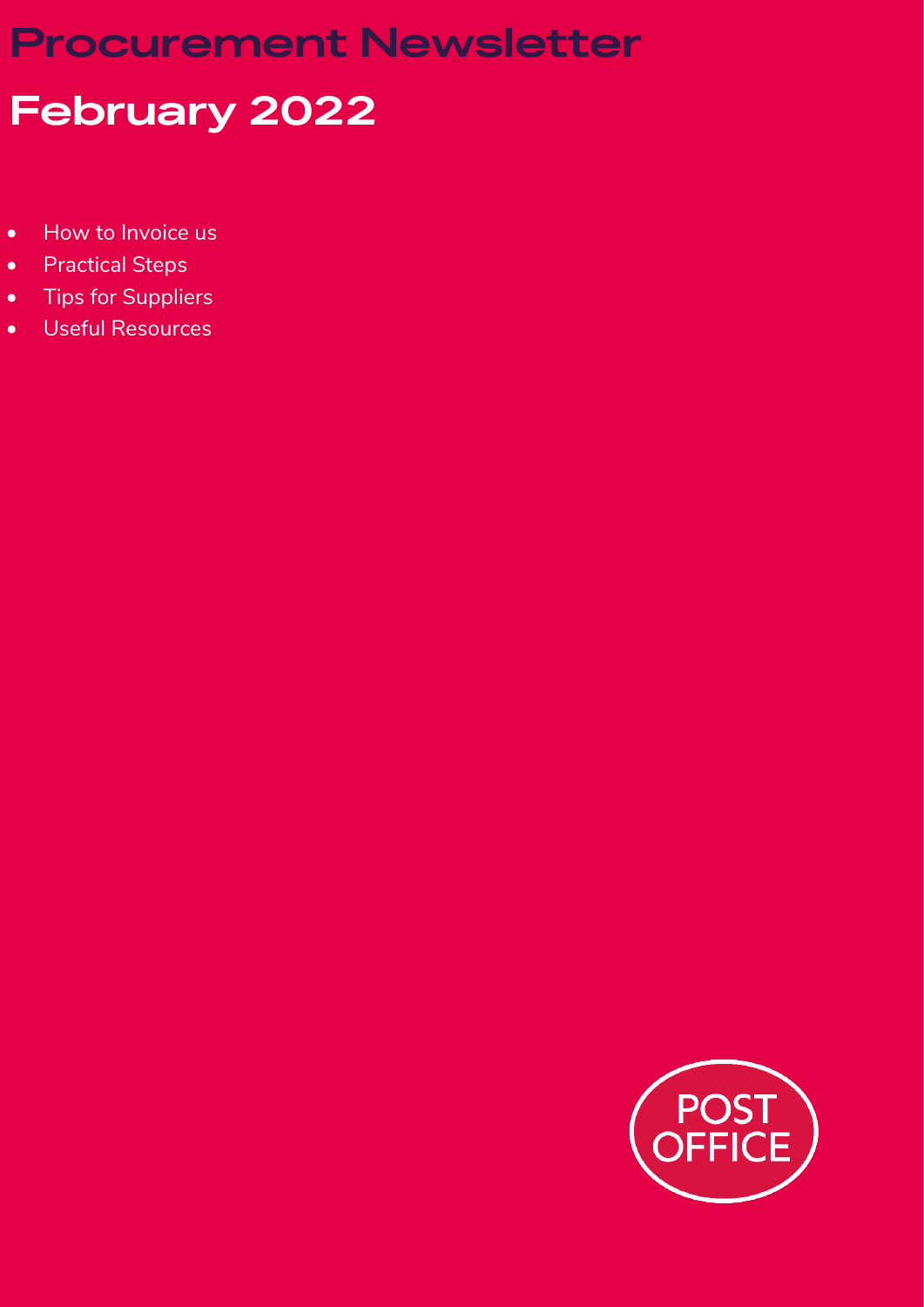We are the Post Office and there is no-one like us. From our travel and financial services, passports to postage, the Post Office network is serving communities across the UK. We have a network of more than 11,500 branches across the UK and every one of our branches is at the heart of its community.

We have introduced a series of quarterly newsletters to our Supplier partners to:

- Raise awareness of our values and the subjects that matter to us.
- Provide news, information and training that will help you to do business with us.
- Help you find opportunities to work with us as we grow and change for the future.

#### **How to Invoice us**

We want our suppliers to be paid in a timely manner. To achieve this, we are seeking your co-operation and assistance to ensure that we have a more efficient and controlled payment process.

We are enforcing a "No purchase order, no payment" Policy, where any Post Office employee placing an order with any of our suppliers must provide you with a valid purchase order (PO) number which must be quoted on all supplier invoices. We will be unable to pay supplier invoices unless they display this valid PO number as any such request for goods or services may have been requested without company authorisation. Unless a specific alternative arrangement has been put in place (for bulk consolidated invoicing) this policy will apply.

Suppliers should therefore feel able to push back on us as a business if they do not receive a valid order number before being asked to start work. Any invoice that is sent to us without a valid PO number could be rejected or returned, which could delay processing and payment to you. Our Supplier Code of Conduct (available on our website) makes clear that we support and encourage Suppliers to raise any concerns with us and to "speak up" about any requests or activities that are a concern.

# **Practical Steps**

We use a S2S Source to Settle system called Web3 to process our orders and invoices. Suppliers are able to login to a portal in Web3 where they are able to see Purchase Orders and the progress of Invoices. They are also able to maintain their own account record information including payment details and contact addresses. Please read the Terms of Use (available on our website) and ensure that all changes made to Supplier accounts are accurate and intended.

When sending invoices to us:

- All invoices should be sent to [invoices.acc.pay@postoffice.co.uk](mailto:invoices.acc.pay@postoffice.co.uk) addressed in the TO" field of the email
- Any emails addressed to the box using the "CC" field will not be processed and will assume no action is required.
- Invoices should be PDF attachments to the email and multiple attachments are allowed.
- There must only be one invoice per PDF attachment (NOT multiple invoices on a single PDF file)

When you have enquiries:

- Any general Accounts Payable enquiries should be sent to [enquiries.acc.pay@postoffice.co.uk](mailto:enquiries.acc.pay@postoffice.co.uk) in the TO" field of the email
- Any emails addressed to the box using the "CC" field will not be processed and will assume no action is required.
- For invoice enquiries please use the invoice number as the "Subject" reference on the email
- Invoices will NOT be picked up from this email box

## **Tips for Suppliers**

- Invoices must be addressed to Post Office Limited or Post Office Managed Services
- Invoices must quote a valid Purchase Order which matches the description of the goods/services being invoiced and with sufficient funds remaining.
- Where possible Purchase Order line number should be quoted on the invoice. Quoting the line number will facilitate the matching of the invoice if the order has multiple lines.
- Invoices must show the correct VAT number for your company
- Invoices must display the correct company name that matches the Purchase Order.
- The correct Supplier bank account details should be shown on the invoice. Any changes to bank account should be updated in the supplier portal of our system.
- Any invoices that do not meet the above criteria will be rejected and payment could be delayed.
- Payment terms take effect from date of receipt of invoice.
- Remittance advice will be sent to the email address maintained in the Supplier account record any changes should be updated in the supplier portal.